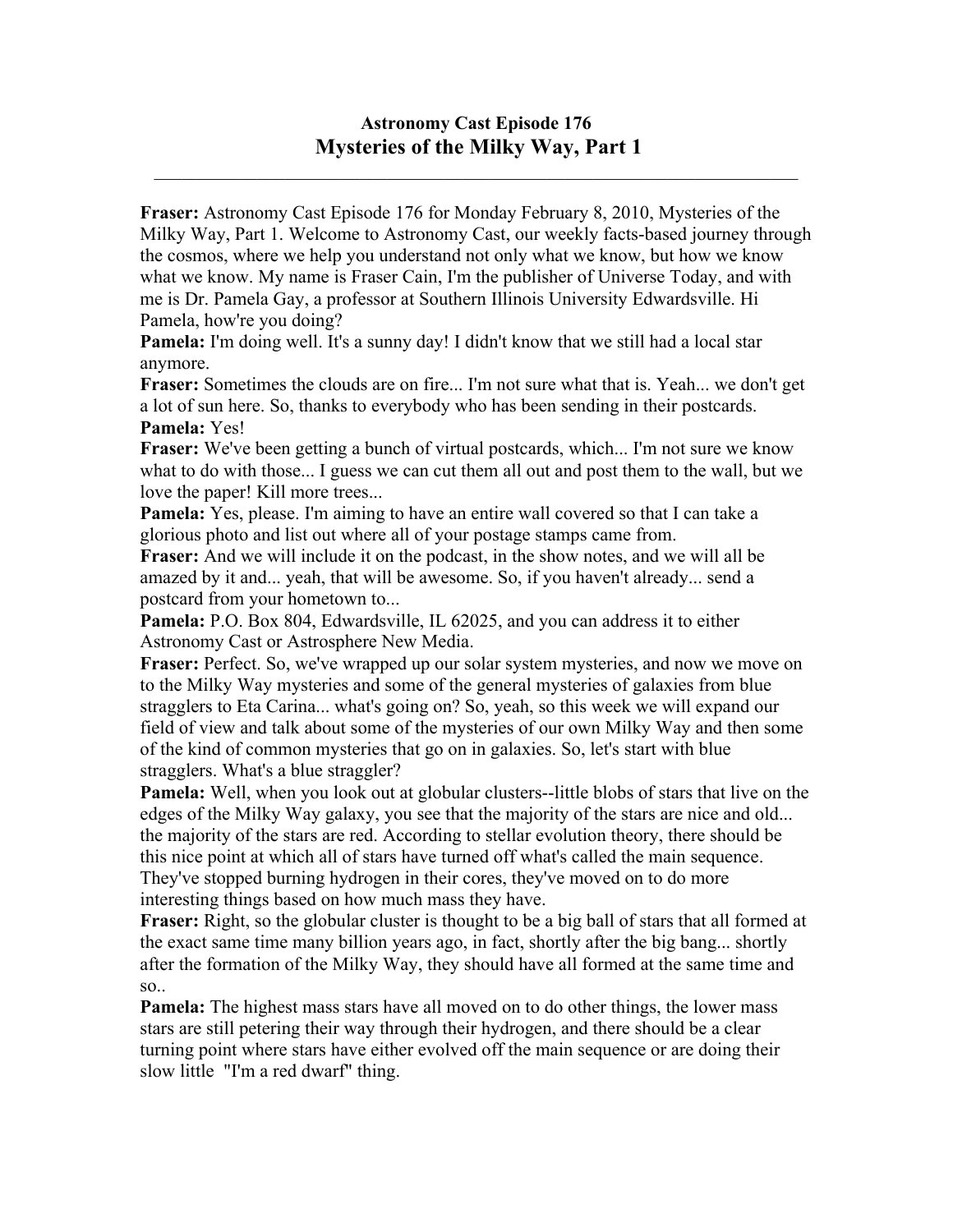**Fraser:** I think we've used this analogy... it's like when you see the... we have Remembrance Day here in Canada and every year at Remembrance Day you see the people from WWI and you see the people from WWII and every year that goes by you're seeing less and less of them because the wars happened so long ago and people are passing away. So you would expect to see the equivalent of that... you would expect to see stars of a certain age and no greater in these globular clusters... and yet.... **Pamela:** And yet, we've got these blue annoyances that are sitting there on the main sequence where they don't belong at too high of a mass.

**Fraser:** Is it a baby star?

**Pamela:** Well, we don't know. We just know they're blue and they're big. **Fraser:** But blue and big is a very massive star that should only survive a couple of million years and then go kapoo, and that will be that.

**Pamela:** Or maybe not that big and blue, but still big enough that they shouldn't be there. Fraser: Right... they shouldn't last more than a few hundred million years at best... **Pamela:** Yeah, and so we've got these blue stars that are kinda large, and they're sitting there where they have no right to be. People have been trying to figure out how they got there, and some of the explanations are... "Well, maybe they just formed late," but that sort of botches up our whole theory of globular clusters and these wonderful stellar laboratories where everything formed at the same time out of the same stuff and thus the only thing differentiating one star from another is its mass. So, we don't like that idea. The other ideas, though, are kinda neat. Most of these blue stragglers are found deep in the heart of these clusters, and maybe the reason you have these stars is because two other stars, two normal stars collided. And suddenly you had something new and big that wasn't there before.

**Fraser:** Right, so you've got such a dense place inside the globular cluster and all these stars are buzzing around the center of gravity of this cluster that collisions could be inevitable.

## **Pamela:** Right.

**Fraser:** Two bang into each other and suddenly you've now got... before you had two stars with the mass of the sun, or whatever, and now you've got one star with twice the mass of the sun.

**Pamela:** And then there's also just the simpler idea of well, maybe one star stole mass from the other, or maybe two binary stars merged. So it wasn't necessarily two things running rampant from one side of the cluster to the other and colliding as they crossed in the center. Maybe it's two objects that started out in a close binary and merged. And different scientists have worked to figure out the statistics of all these different possibilities, and statistically it's kinda looking like most of these blue stragglers probably came from stellar collisions but we don't have that final bit of proof... we've never seen anything collide. We don't have that final bit of proof that says yes... this is the reason we have blue stragglers. So the people who are supporting binary stars, the people who are supporting mass transfer, all of these different things... the door isn't shut on those ideas yet. And that's kinda sad.

**Fraser:** What would a stellar collision look like from our perspective?

**Pamela:** Well, that's where it gets kind of interesting. You have to be able to look at earlier images. The stellar collision would probably give off a mass of gamma rays... you'd get a flash of light, you'd get gravitational waves... not necessarily detectible from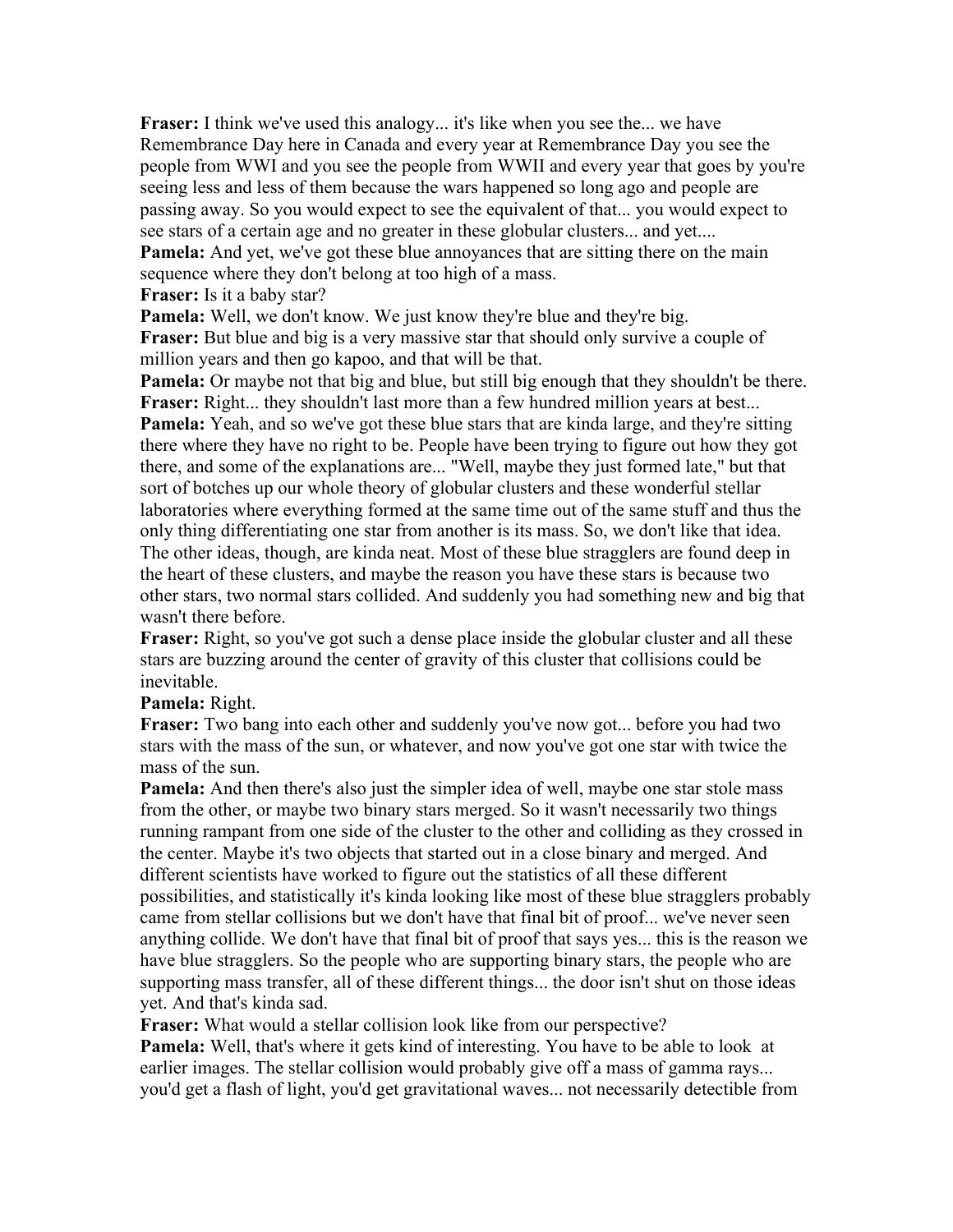the planet Earth... it would depend on the size of the collision. But, you'd have to then go back and look at prior images to figure out... is this a binary system? Is this a system where you have two stars coming at each other from opposite directions that aren't orbiting one another? It's in going back and finding early images early... perhaps glass plate images from a hundred years ago... that would let us start to figure out what is it we just saw?

**Fraser:** That's pretty cool. Alright, well lets move on to our next mystery... and that's where are all the supernovae? Are we missing some supernovae?

**Pamela:** We're missing quite a few, it's kind of disturbing. Our galaxy is far less interesting than we'd like it to be.

**Fraser:** How interesting do we want it to be?

**Pamela:** Well, as long as they're not happening too nearby, we have reason to believe that there should be two or three supernovae every century here in the Milky Way galaxy. That means that every 100 year old grandparent should have seen 2 or 3 supernovae in their life, or at least heard about them happening.

**Fraser:** Right. And we should have seen one in our lives...

**Pamela:** Yeah, we're in our 30s, there should have been one.

**Fraser:** And the only one that we can point to was the one that happened relatively near by...

**Pamela:** In 1680.

**Fraser:** No, sure, and then there is the one in 1987, right, in the Magellanic Cloud, but that's far away... that's like 200,000 light years away.

**Pamela:** Yeah, that doesn't count.

**Fraser:** That's not close. So the closest most recent one was... what was it? **Pamela:** 1680.

Fraser: 1680... that was the one seen by...

**Pamela:** Flamsteeds.

**Fraser:** Flamsteeds supernovae, that was seen by the astronomer, and I know that earlier in the 1600s there was one seen by Kepler, but... that's right, so we're missing like 12 supernovae since then...

**Pamela:** Yeah, it's kind of disturbing.

**Fraser:** Yeah, we've been ripped off...

**Pamela:** So the question is... where are the missing supernovae? And we have some hints that there were supernovae in some of the dusty regions of the Milky Way... ones that were just hidden so we're not quite able to see it. In 2007, Chandra took some images and was able to identify some expanding dust clouds that look like maybe they're remnants of supernovae. So, here we have the remains of a young supernova that we're calling G 1.9 + 0.3 because really we shouldn't be allowed to name things. But that's only one of the missing supernovae. So...

**Fraser:** So... let me see if I understand this correctly, then... if we look out at other galaxies and just keep track of them... and it's like pop, pop, pop, pop, pop! and if we see supernovae all around, and then we figure out for the size of the galaxy and for the distance we can measure, then we say ok, we have a spiral galaxy, about the same size as the Milky Way, should be having three a century. We're missing ten.

**Pamela:** We're missing ten supernovae, statistically. I want my supernovae! They're exciting, they're beautiful, they expand into amazing-looking things.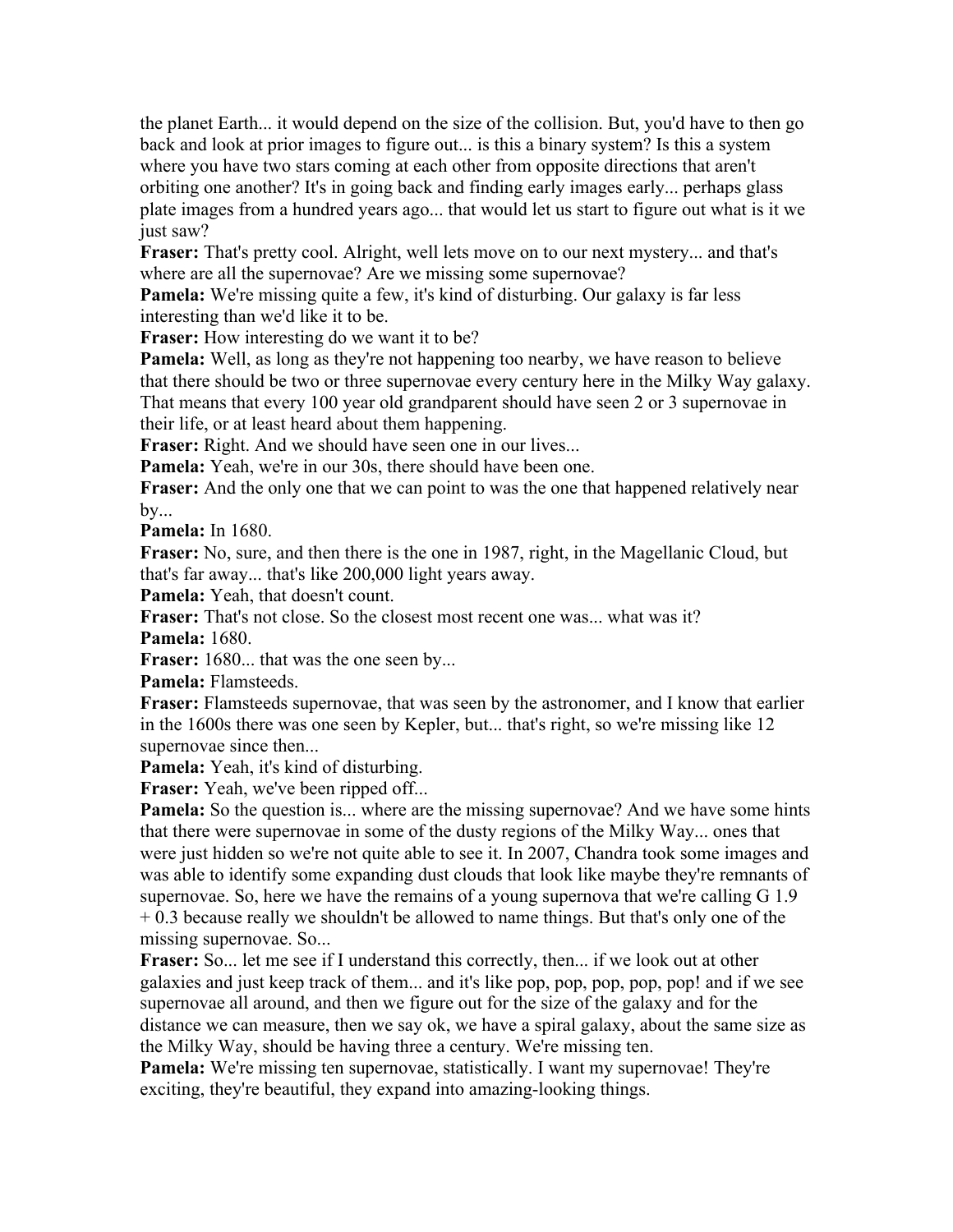**Fraser:** So then, I mean, sure there's going to be a bunch that are going to be hidden by all the gas and dust, but that's still not enough.

**Pamela:** Well, it could be. It could be that we simply got unlucky. That's the problem with things that are randomly distributed... occasionally they clump up where we can't see them. So, it could be that they were on the other side of the galaxy... we got lucky for a while there in the 1600s... maybe we're making it up...

**Fraser:** Or they just didn't happen.

**Pamela:** Yeah.

**Fraser:** Is there some scientific explanation, that perhaps the Milky Way's kinda funny? **Pamela:** More likely they're just hidden...

**Fraser:** So, there isn't like we don't have enough star-forming regions or we recently went through a period of using up all of our available dust or any of that?

**Pamela:** No...

**Fraser:** No? No?

**Pamela:** No. No.

**Fraser:** No? We're just as regular as everybody else? We ought to be having that number of supernovae?

**Pamela:** Yeah, so most likely it's a combination of... well, yeah, we're supposed to have 2 or 3 and maybe we only had one one of those centuries and it's perfectly reasonable that they were all annoyingly buried in dust and we just haven't detected them yet via other wavelengths of light.

**Fraser:** And we don't have good enough records for the ones that could have happened before then, and good enough instruments. So we've got a few of the ones that we can talk about... the 1680 ones and the 1604... the Crab Nebula, 1054... Ok, alright, so it's a mystery, we don't know... ok...

**Pamela:** I want my supernovae!

**Fraser:** Ok, well then the next question we've got is... we actually talked about them... the small and large Magellanic Clouds. These are these satellite galaxies of the Milky Way.

**Pamela:** We think they're satellites.

**Fraser:** Right, that's my question... are they? Well, are they?

**Pamela:** We don't know! The problem is this whole dark matter halo thing... you can't see dark matter... it makes it kinda hard to figure out its distribution. The large and small Magellanic clouds are currently plunging near the Milky Way galaxy. We pretty much know how fast they're going... we can measure using Doppler shifts their radial velocities, their velocity on a straight line between us and the center of them. We've been very carefully measuring their position relative to other stars for a number of years, so we know their proper motions, we know how fast they're moving across the surface of the sky. When we put these numbers together, we can figure out how fast they're moving compared to one another, we can figure out how fast they're moving relative to our own galaxy... and then we can do things like start calculating orbits and figuring out if they're attached. This is where unfortunately we have to start making assumptions because we don't know exactly how big the Milky Way is, we don't know exactly what the distribution of mass is for the dark halo... the distribution of dark matter that we can't see that's surrounding our own galaxy. Depending on what numbers you plug in, you either get--in the most bizarre case--that the SMC... the Small Magellanic Cloud and the Large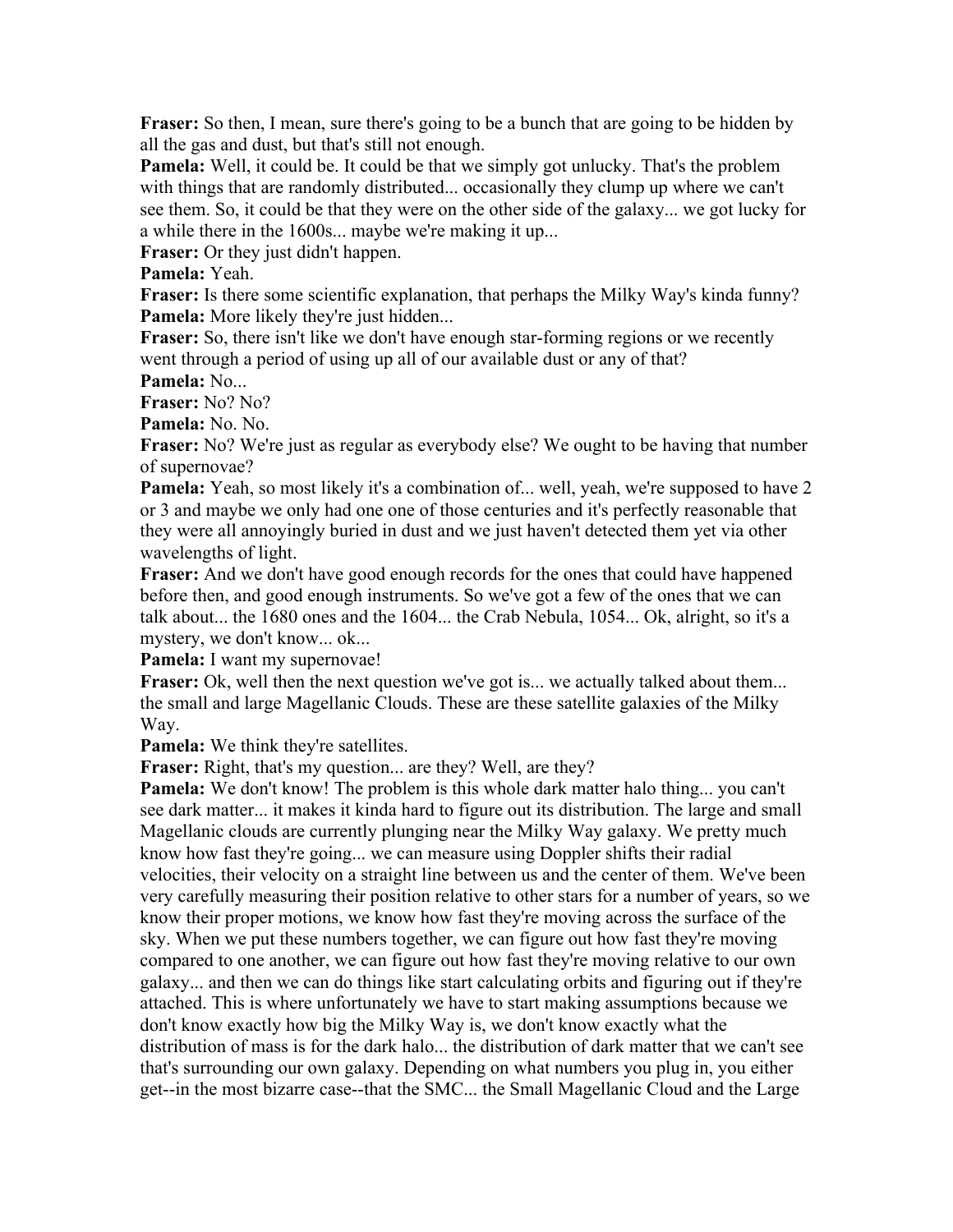Magellanic Cloud are rushing past us, aren't gravitationally bound to us, and aren't even gravitationally bound to each other. And that's just bizarre, because that's a lot of coincidences all at once. But then in other cases, you get them politely bound to each other and politely orbiting in a rather self-destructive manner around and around our own Milky Way. And we just don't know.

**Fraser:** Right, and the one possibility is that we will eventually tear them apart and gobble up their stars and add them to our own and grow large with Magellanic clouds, and the other possibility is that it's just a complete coincidence that we've got two big beautiful dwarf galaxies zipping right past us. And I know that they're actually quite useful because they have in many cases much more active star-forming regions than we have in our own Milky Way. So, some of the biggest, best, hottest stars that we can see are in these clouds. There's an amazing image of the 30 Doradus--is that it? This incredible star-forming region that's just got thousands and thousands of stars blowing these bubbles--it's just amazing pictures to see. So yeah... thanks for coming close and giving us a shot at this. It's been very useful.

**Pamela:** But it's just neat looking at the numbers, because to escape from the planet Earth you have to be going a little under 12 kilometers per second. But to escape from the Milky Way galaxy, you have to be flying--if you're 50 kiloparsecs away--you have to be flying past at 380 kilometers per second, and that's what we're observing in that tangential velocity for the Large Magellanic Cloud, so that small galaxy that we're looking at is moving 380 kilometers each second!

**Fraser:** And to those of you who live in the southern hemisphere and can actually see these with your own eyeballs, I envy you.

**Pamela:** Yes. Total envy.

**Fraser:** Yeah, but we got the North Star so ha! Alright, so the next question is the closest star to the Sun is Proxima Centauri, a member of the Alpha Centauri system... or is it?? **Pamela:** Yeah, we don't know that one either.

**Fraser:** Again, we don't know--is our closest star a member of the system, or buzzing past?

**Pamela:** Right. Yeah... we don't know. The problem is, there's this whole cluster of stars that include Proxima Centauri and Alpha and Beta Centauri and a few others that are all moving through the sky at about the same velocity. As they chew on through, this separation between Proxima Centauri and Alpha and Beta Centauri is--or Alpha Centauri A & B, rather--is so small, just 0.21 light years, that it seems like statistically it shouldn't just be a matter of coincidence. The problem is anytime an astronomer sees two things that are just too close together to explain except as a coincidence, we're like no, can't have a coincidence... but maybe it is? The problem is that the compositions of the stars don't match as exactly as you would want if they all formed at the same time. So, Alpha Centauri A & B have very similar compositions, Proximal Centauri... not so much. **Fraser:** So, it's a red dwarf... quite far away.

**Pamela:** Yeah, and so we want... just because it's a nice pretty picture... you can blame Proxima Centauri in some small ways for the cloud of material around the Alpha Centauri system. It seems like maybe... there are people who try to say that Proxima Centauri was captured, but we're just not sure. And if it is orbiting, it's currently at it's furthest place in its orbit from Alpha Centauri A & B stars.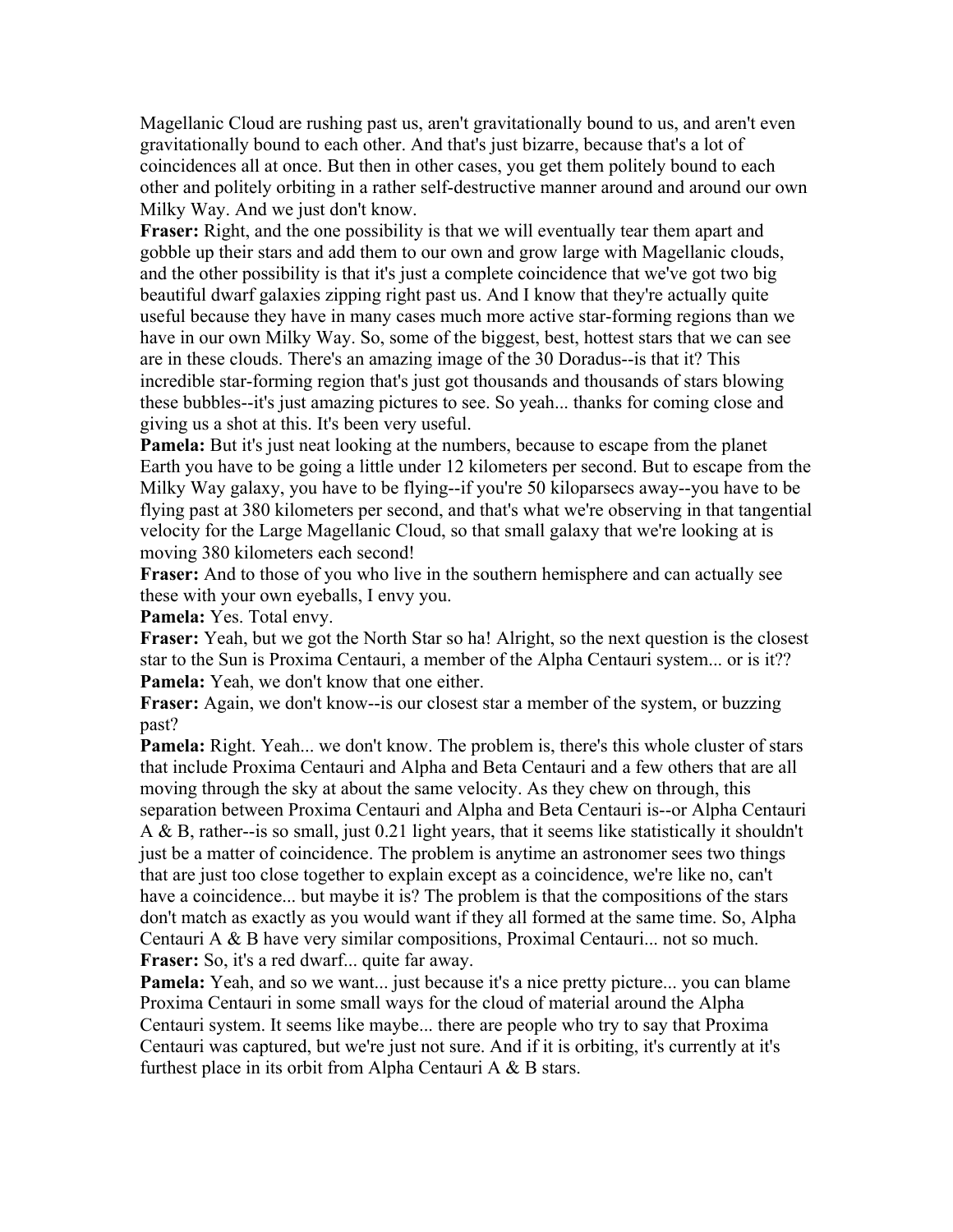**Fraser:** So that's right, so when they do the velocity measurements of where it's going, the only way for it to even be in orbit around those two stars is if it's in this wildly elliptical orbit and it's at the very maximum point in its orbit and just about to break free. Right?

**Pamela:** Yeah, 330 times further away than Pluto's orbit from the sun.

**Fraser:** Right. So even if it was orbiting the sun, it would be hard to even spot it as a bright star in the sky.

**Pamela:** And because it is at its most distant point, if it's part of a bound system, the problem is that it's at its slowest point of that orbit as well, so it's not like we can just watch to see if it just moves in that orbit. All we can basically see right now is all these objects moving through the sky together.

**Fraser:** And they are kinda moving together, and that's a coincidence and astronomers don't like coincidences so...

**Pamela:** Yeah, so we ended up just sort of getting confused. We need more data. **Fraser:** Yeah. You know what we should do... we should send a spaceship there. **Pamela:** Hollow out an asteroid, put on some rockets, fill it with a few generations of humans... I'm all for that.

**Fraser:** Alright, let's move on to another mystery. Oh, I love this one... if anyone has ever heard of Eta Carinae, it is probably one of the most massive stars that we know of... 100+ times the mass of the sun, maybe 150, at the theoretical limits of what a star can be... formed in a massive star-forming region--the Carinae nebula...

**Pamela:** Surrounded by the Humunculus nebula, which is just one of the coolest-named objects...

**Fraser:** Due to detonate as a supernova... yesterday!

**Pamela:** Yeah.. it's...

**Fraser:** When's it going to blow up?

**Pamela:** I'm hoping soon!

**Fraser:** Yeah, I know... me too. So, what's the evidence that we know that it's going to blow soon?

**Pamela:** So, if you look at stellar names, the brightest star in a constellation is named "alpha," the second brightest star in a constellation is "beta," and you work your way through the Greek alphabet. At no point in the naming of constellations was the brightest star in a constellation ever named "eta," except the brightest star in the sky is kind of eta carina. This is because back in 1843, the star underwent what we call a supernova imposter event. It had this amazing brightening, it underwent basically a nova event and in the process poofed out a fairly significant chunk of material that is forming this Humunculus Nebula around it. Now when we look out across the galaxy, we see other stars that have rings of light radiating away from them, other stars that have undergone these false supernovae moments. And in at least a few cases, these flashes have occurred right before the star decided to go nova as a supernova. So here's to hoping that that 1843 event meant that in our lifetime we will get to see not just a supernova, but when Eta Car goes, it will probably go as a gamma ray burst except the points of the gamma ray burst- the jets that you have to worry about--are not pointed towards us. So we'll get to see a hypernova going off near us, and get to see how all it gets affected, we get to see what happens with the Humunculus Nebula getting blown apart, it's in a star-forming region, it's going to be a wonderful event when it goes off.